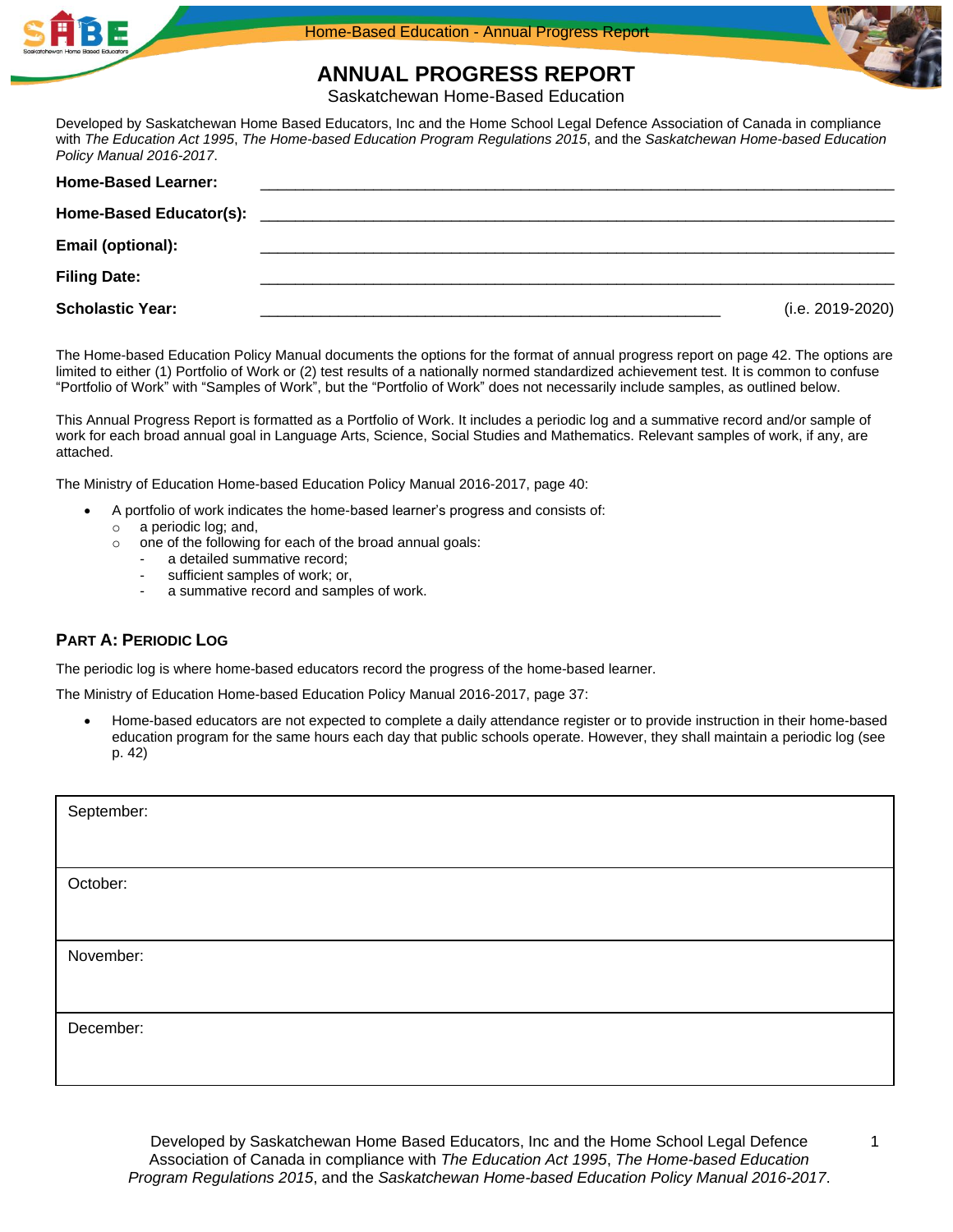

## **PERIODIC LOG (continued…)**

BE

The periodic log is where home-based educators record the progress of the home-based learner.

The Ministry of Education Home-based Education Policy Manual 2016-2017, page 37:

• Home-based educators are not expected to complete a daily attendance register or to provide instruction in their home-based education program for the same hours each day that public schools operate. However, they shall maintain a periodic log.

| January:  |  |
|-----------|--|
|           |  |
| February: |  |
|           |  |
| March:    |  |
|           |  |
| April:    |  |
|           |  |
| May:      |  |
|           |  |
| June:     |  |
|           |  |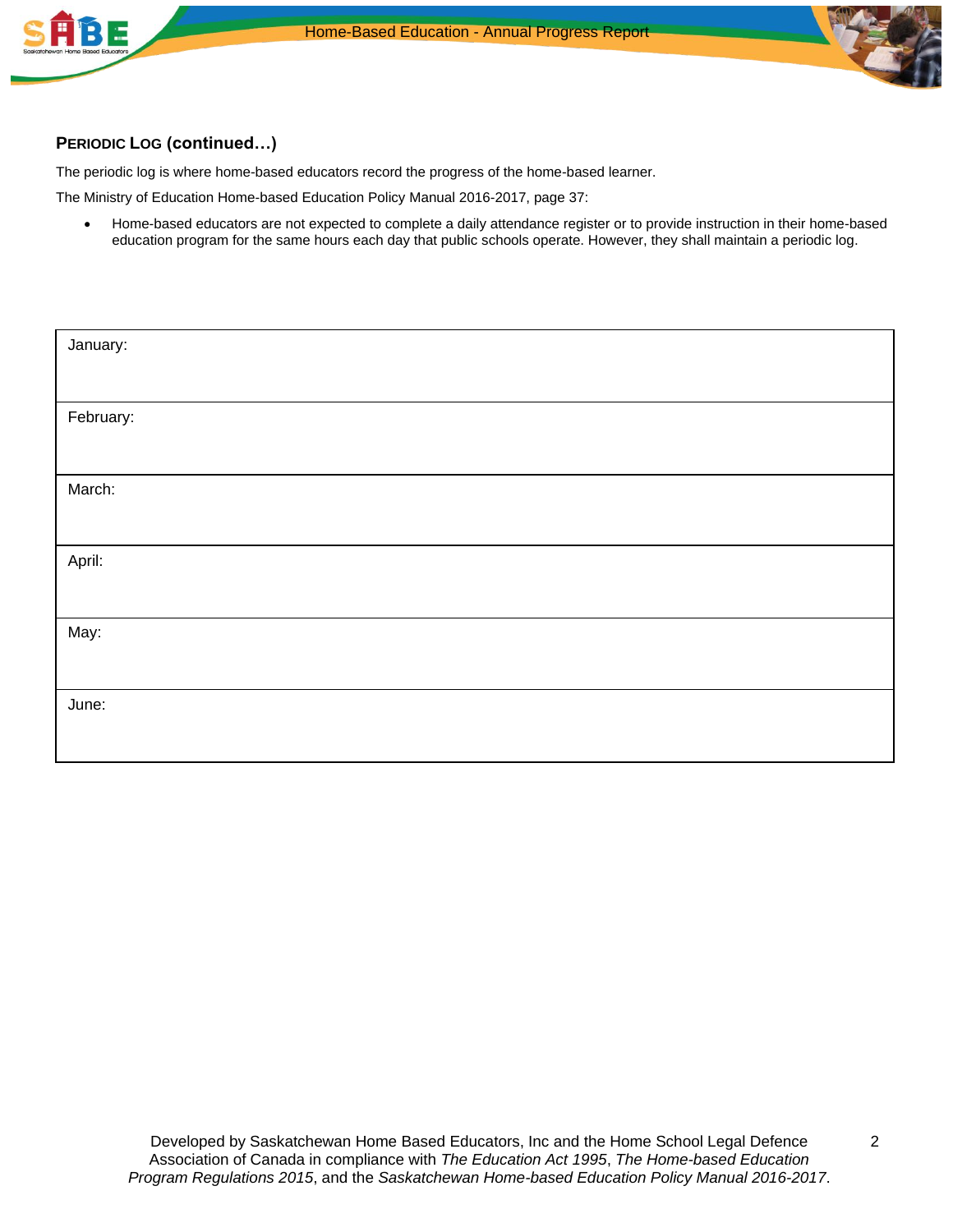



## **PART B: SUMMATIVE RECORDS AND/OR SAMPLES OF WORK:**

For each Broad Annual Goal, home-based educators may record progress by means of only a summative record, only a relevant sample of work, or both a summative record and sample of work. A summative record is a statement of academic progress. A sample of work may be a written work, worksheet, project, or creative material. The information listed below is provided in compliance with the laws of Saskatchewan and is not meant to be a comprehensive listing of learning for this child.

| <b>Language Arts:</b>                           |  |
|-------------------------------------------------|--|
| Broad Annual Goal #1:                           |  |
| Summative Record or                             |  |
| index to relevant sample                        |  |
|                                                 |  |
| Broad Annual Goal #2:                           |  |
|                                                 |  |
| Summative Record or                             |  |
| index to relevant sample                        |  |
| Broad Annual Goal #3:                           |  |
|                                                 |  |
| Summative Record or                             |  |
| index to relevant sample                        |  |
|                                                 |  |
| <b>Science</b><br>Broad Annual Goal #1:         |  |
|                                                 |  |
|                                                 |  |
| Summative Record or<br>index to relevant sample |  |
|                                                 |  |
| Broad Annual Goal #2:                           |  |
|                                                 |  |
| Summative Record or                             |  |
| index to relevant sample                        |  |
| Broad Annual Goal #3:                           |  |
|                                                 |  |
| Summative Record or                             |  |
| index to relevant sample                        |  |
|                                                 |  |

Developed by Saskatchewan Home Based Educators, Inc and the Home School Legal Defence Association of Canada in compliance with *The Education Act 1995*, *The Home-based Education Program Regulations 2015*, and the *Saskatchewan Home-based Education Policy Manual 2016-2017*.